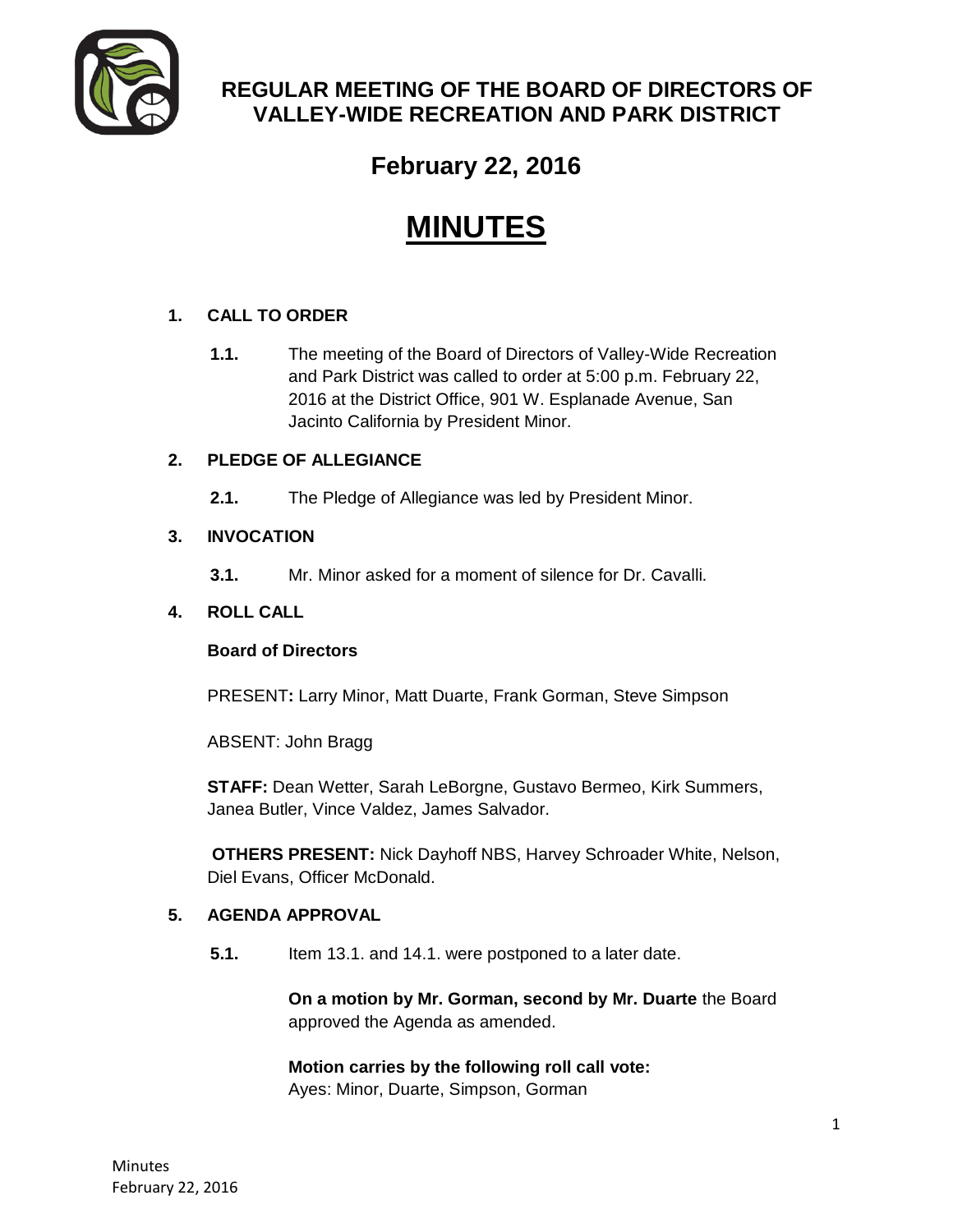Noes: None Absent: Bragg Abstain: None

#### **6. PROCLAMATION**

 $\triangleright$  No proclamation

#### **7. RECOGNITION**

 $\triangleright$  No recognition

#### **8. PUBLIC COMMENTS – NON AGENDA ITEMS**

**8.1.** No public comment.

#### **9. BOARD COMMENTS**

**9.1.** No Board comment at this time.

#### **10. VALLEY-WIDE CHECK LIST**

**10.1. On a motion by Mr. Simpson, second by Mr. Gorman** the Board approved the Valley-Wide Clearing Accounts Checklist for January 2016: 82208-82578.

> **Motion carries by the following roll call vote:**  Ayes: Minor, Simpson, Gorman Noes: None Absent: Bragg Abstain: Duarte

#### **11. FINANCIAL STATEMENTS FOR JANUARY 2016.**

**11.1.** The Financial Statements were received and filled.

#### **12. PRESENTATION**

- **12.1.** Rose Salgado Postponed.
- **12.2.** Janea Butler, Recreation Supervisor Marion V. Ashley Community Center gave a brief presentation on activities and upcoming events.

#### **13. CONSENT CALENDAR**

*These items are considered routine in nature and will be approved with one motion.* 

- **13.1.** Approval of Minutes for the Special Meeting of January 4, 2016
- **13.2.** Approval of Minutes for the Regular Meeting of January 19, 2016.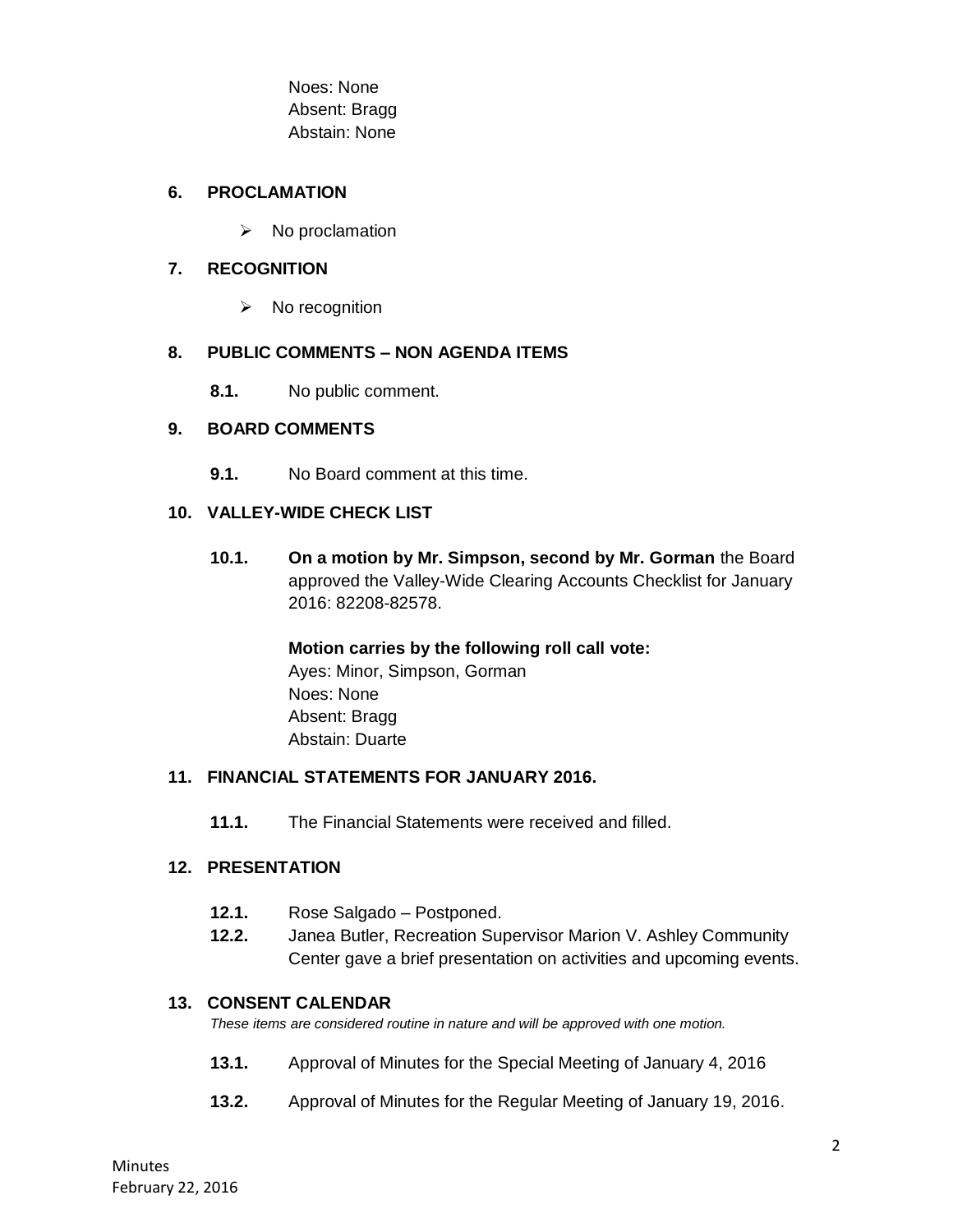**On a motion by Mr. Gorman, second by Mr. Simpson** the Board approved Consent calendar item 13.2. and 13.1 was postponed for a later date.

# **Motion carries by the following roll call vote:**

Ayes: Minor, Duarte, Simpson, Gorman Noes: None Absent: Bragg Abstain: None

#### **14. PUBLIC HEARING**

# **14.1. Community Facilities District (CFD) French Valley South Zone 9**

 $\triangleright$  The expected Public Hearing for Community Facilities District French Valley South Zone 9 will be continued until the next scheduled Board of Directors meeting held in March 2016. At that time the Board of Directors will hear any additional comments from anyone that would like to be heard by the Board. The Board of Directors will then consider adoption of the Resolution Establishing the Formation of a Community Facilities District which will establish the District, then consider the Resolution calling a Special Election for a Community Facilities District which will call for the Property Owner to Vote to approve the Special Tax and the appropriations limit for the District.

#### **15. OLD BUSINESS**

# **15.1. No Old Business**

#### **16. NEW BUSINESS**

# **16.1. 2014/2015 Audit Report**

 $\triangleright$  The 2014/2015 Audit Report was received and filled.

#### **16.2. Policy and Procedure Manual – Amendment**

- **On a motion by Mr. Duarte, second by Mr. Simpson** the Board approved to amend Policy Number 5010 Board Meetings/Annual organizational meeting.
- $\triangleright$  Request Board approval to allow the newly designated Board officers to begin serving their seat of office.
	- Matt Duarte, President
	- Frank Gorman, Vice President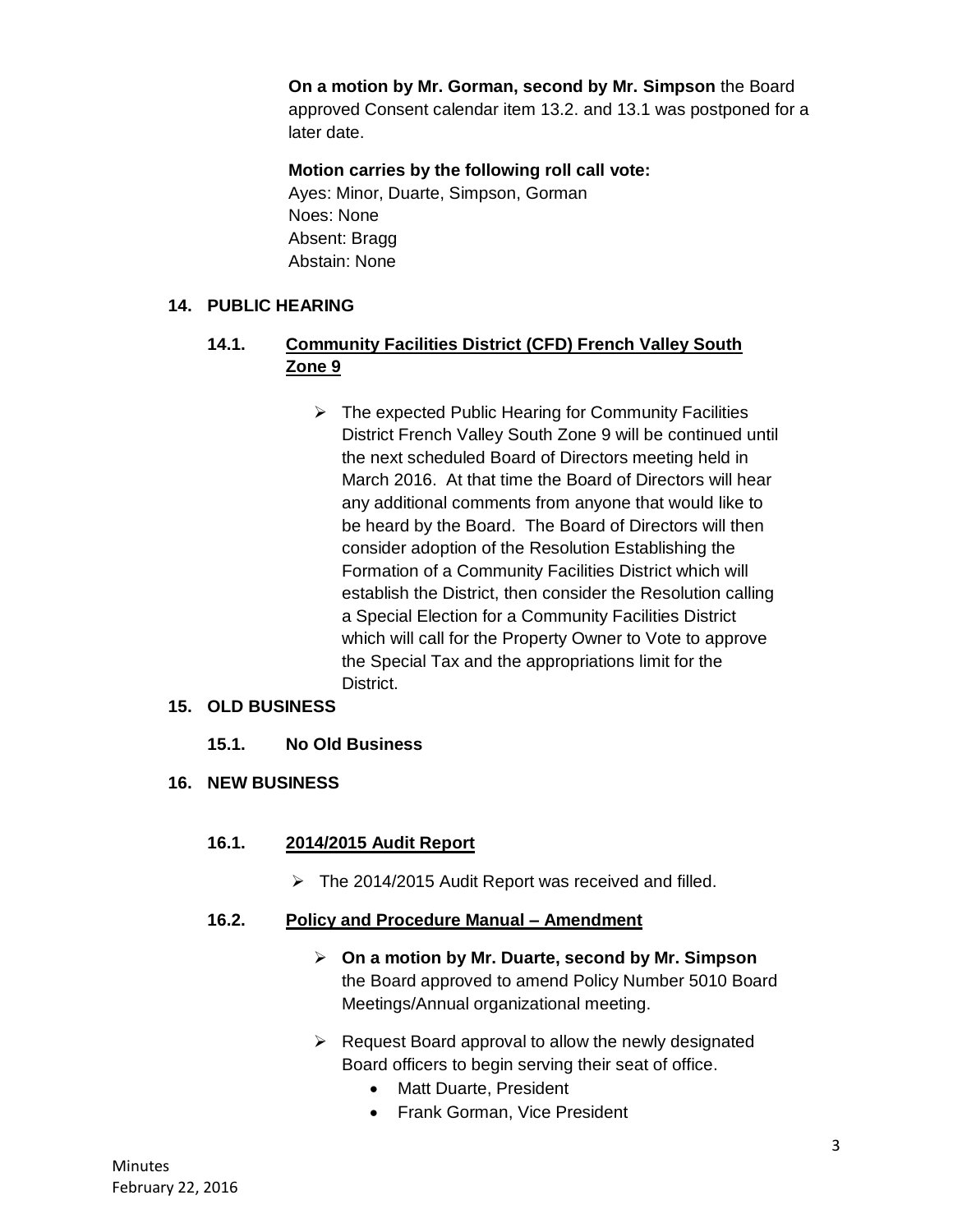• John Bragg, Secretary

**Motion carries by the following roll call vote:** 

Ayes: Minor, Duarte, Simpson, Gorman Noes: None Absent: Bragg Abstain: None

At 5:26 p.m. the Board of Directors took a short break to rearrange the officer's seats and re-opened the meeting at 5:28 p.m.

# **16.3. Community Facilities District (CFD) French Valley Zone 7 (Tierra Del Rey)**

 **On a motion by Mr. Minor, second by Mr. Simpson** the Board approved Resolution No. 947-16 **-** Resolution of the Board of Directors of Valley-Wide Recreation and Park District declaring its intention to establish a Community Facilities District and to authorize the levy of Special Taxes. Valley-Wide Recreation and Park District French Valley Community Facilities District Zone 7 (Tierra Del Rey).

#### **Motion carries by the following roll call vote:**

Ayes: Duarte, Gorman, Minor, Simpson Noes: None Absent: Bragg Abstain: None

# **16.4. Sponsors Agreement County CDBG – Park Improvements**

 **On a motion by Mr. Gorman, second by Mr. Minor** the Board authorized for General Manager to enter into a Sponsor's Agreement for 2015/2016 CDBG Program for park improvements in the amount of \$500,000.

**Motion carries by the following roll call vote:**  Ayes: Duarte, Gorman, Minor, Simpson Noes: None Absent: Bragg Abstain: None

#### **16.5. General Manager's Agreement**

 **On a motion by Mr. Duarte, second by Mr. Simpson** the Board Approved Amendment No. 1 to the General Manager's Employment Agreement.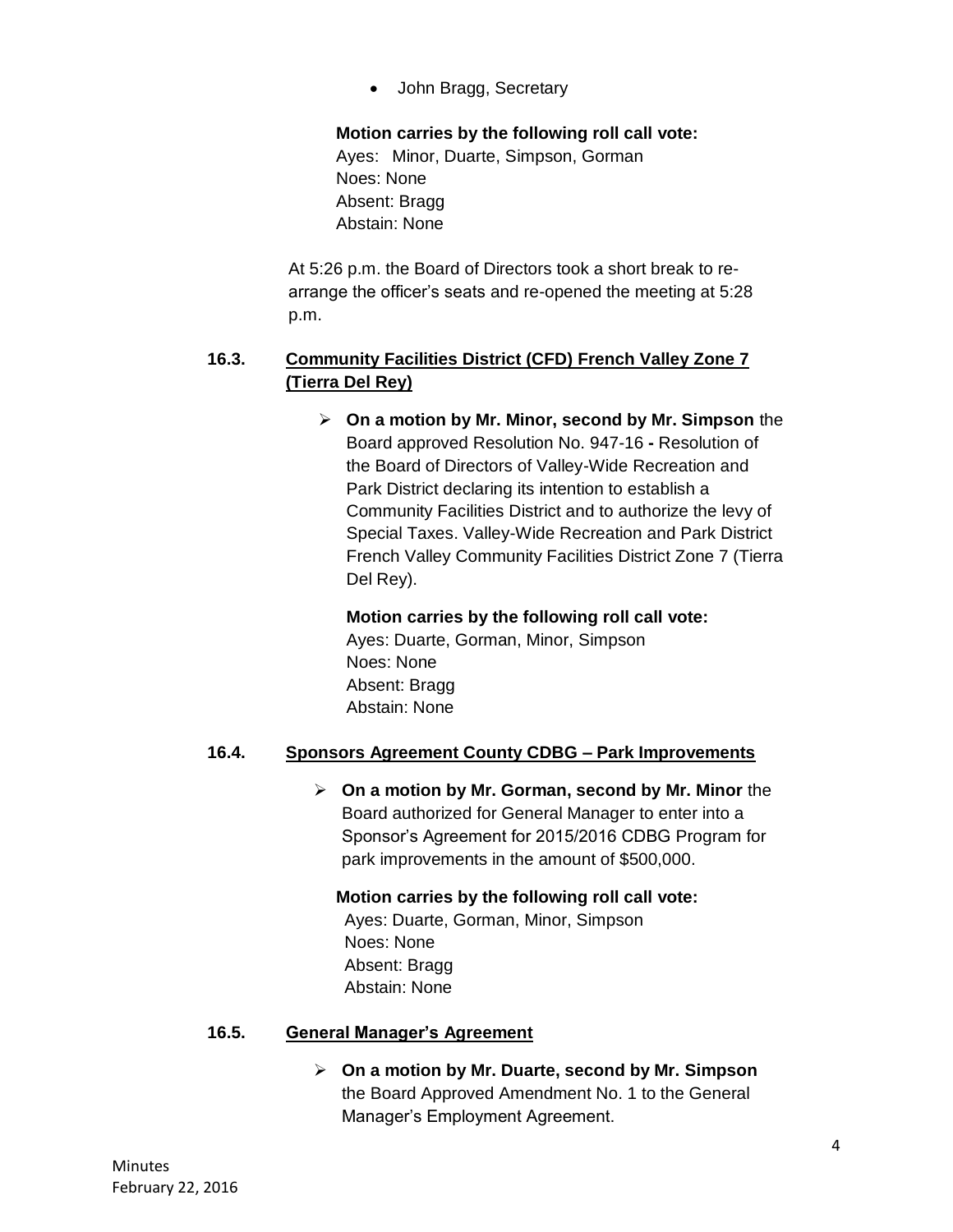**Motion carries by the following roll call vote:** 

Ayes: Duarte, Gorman, Minor, Simpson Noes: None Absent: Bragg Abstain: None

#### **16.6. City of Menifee Detachment**

 $\triangleright$  The Board of Directors discussed and deliberated the City of Menifee detachment proposal, the Board decided to establish an Ad Hoc Committee to assist in the detachment process. President Matt Duarte appointed himself to the Ad Hoc Committee.

# **17. ITEMS FOR BOARD INFORMATION AND DISCUSSION**

- **17.1.** General Mangers Report
	- Gustavo Bermeo gave a brief presentation to the Board of Directors regarding the process of re-districting for Board elections.

#### **18. STAFF REPORTS**

- $\triangleright$  The Board received the following staff reports:
- **18.1.** Sport Center
- **18.2.** Valle Vista
- **18.3.** Menifee
- **18.4.** Winchester
- **18.5.** Diamond Valley
- **18.6.** French Valley
- **18.7.** Romoland
- **18.8.** Simpson Center

# **19. NEWSPAPER ARTICLES**

**19.1.** The Board received all Valley-Wide Recreation newspaper publications for the month of January.

#### **20. EXECUTIVE SESSION**

The Board entered into executive session at 6:13 p.m. regarding the following:

- **20.1.** Government Code Section 54956.9 Litigation
	- **a.** Pending Litigation Gov. Code Section 54956.9(d)(2): (1 case; 5:16-cv-00088 JGB (KKx) Carol Tounget v. Valley-Wide